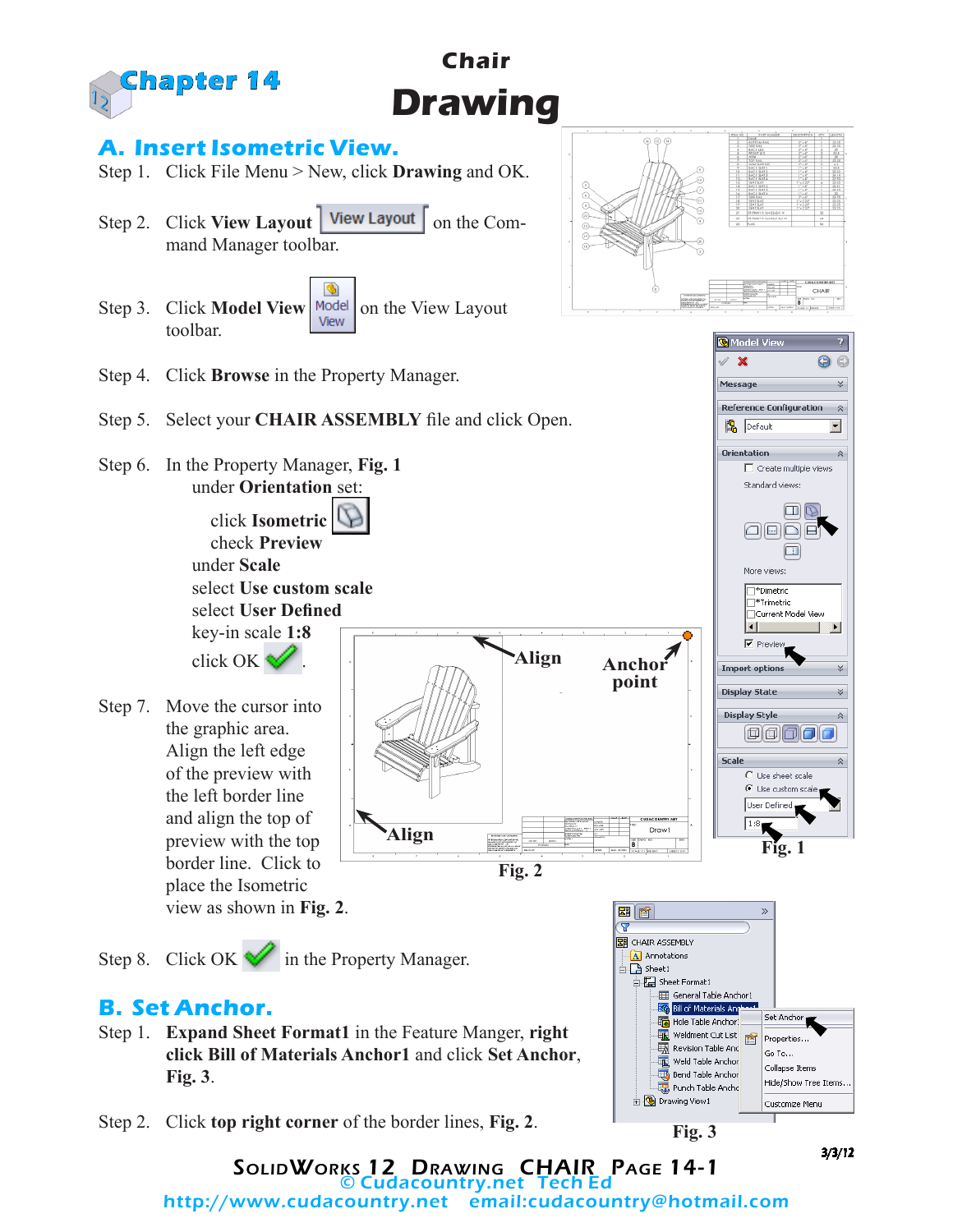## **C. Save as "CHAIR".**

- Step 1. Click File Menu > Save As.
- Step 2. Key-in **CHAIR** for the filename and press ENTER.

## **D. Add Bill of Materials (BOM).**

- Step 1. Click Insert Menu > Tables > Bill of Materials.
- Step 2. Click Chair in Isometric view on your drawing, **Fig. 4**.
- Step 3. In the Property Manager set, **Fig. 5** under **Table Template**

 click **Open table template** select **bom-weldment cut list. sldbomtbt** from list of files and click Open, **Fig. 6**

under **Table Position**, **Fig. 5** check **Attach to anchor point**

under **BOM Type** select **Indented** Numbering to **Flat numbering** check **Detailed cut list** click OK .



**E** Bill of Materials

 $\overline{r}$ 

| <b>Select BOM Template</b><br>$2 \times$                         |                                                                                                                                                                                                                                                                                                                                                                                                           |                |
|------------------------------------------------------------------|-----------------------------------------------------------------------------------------------------------------------------------------------------------------------------------------------------------------------------------------------------------------------------------------------------------------------------------------------------------------------------------------------------------|----------------|
|                                                                  | 6 彦 彦 田<br>Look in: $\bigcirc$ english                                                                                                                                                                                                                                                                                                                                                                    |                |
| My Recent<br>Documents<br>Desktop<br>My Documents<br>My Computer | छौ bom-standard.sidbomtbt<br>hart<br>colorswatches<br>bom-stock size.sIdbomtbt<br>bom-vendor.sidbomtbt<br>graphics<br>bom-weight.sldbomtbt<br><b>TIFC</b><br>bom-weldment cut list.sldbomtbt<br>Instant Website Templates<br>manuals<br>Sheet Metal Gauge Tables<br>i Sheetmetal Bend Tables<br>isldmaterials<br>Tutorial<br>lom-all.sidbomtbt<br>bom-circuit-summary.sldbomtbt<br>bom-material.sidbomtbt |                |
| My Network<br>Places                                             | bom-weldment cut list.sldbomtbt<br>File name:<br>Files of type:<br>Table Template Files (".sldbomtbt)<br>Open as read-only                                                                                                                                                                                                                                                                                | Open<br>Cancel |

**Fig. 6**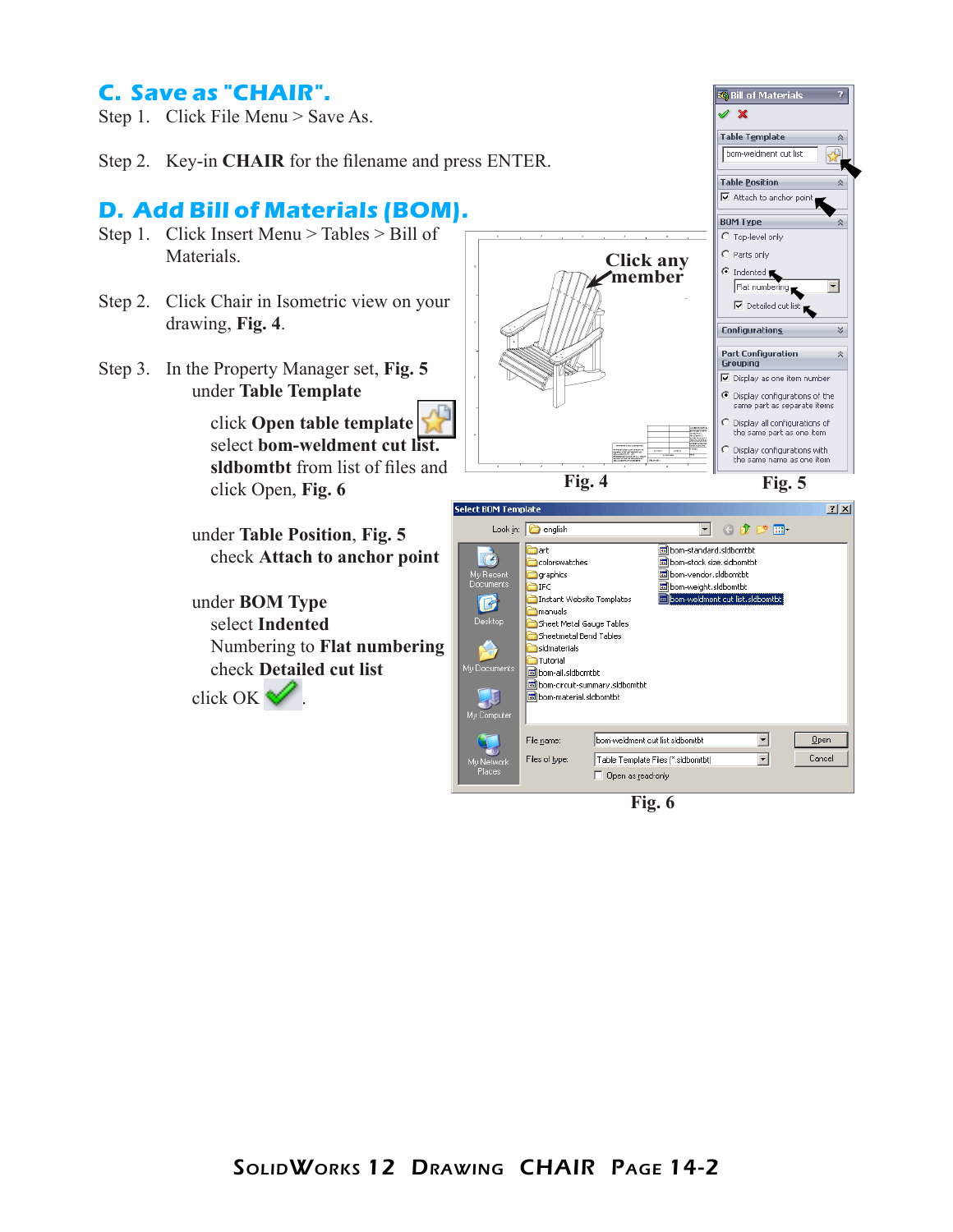

SolidWorks 12 Drawing CHAIR Page 14-3